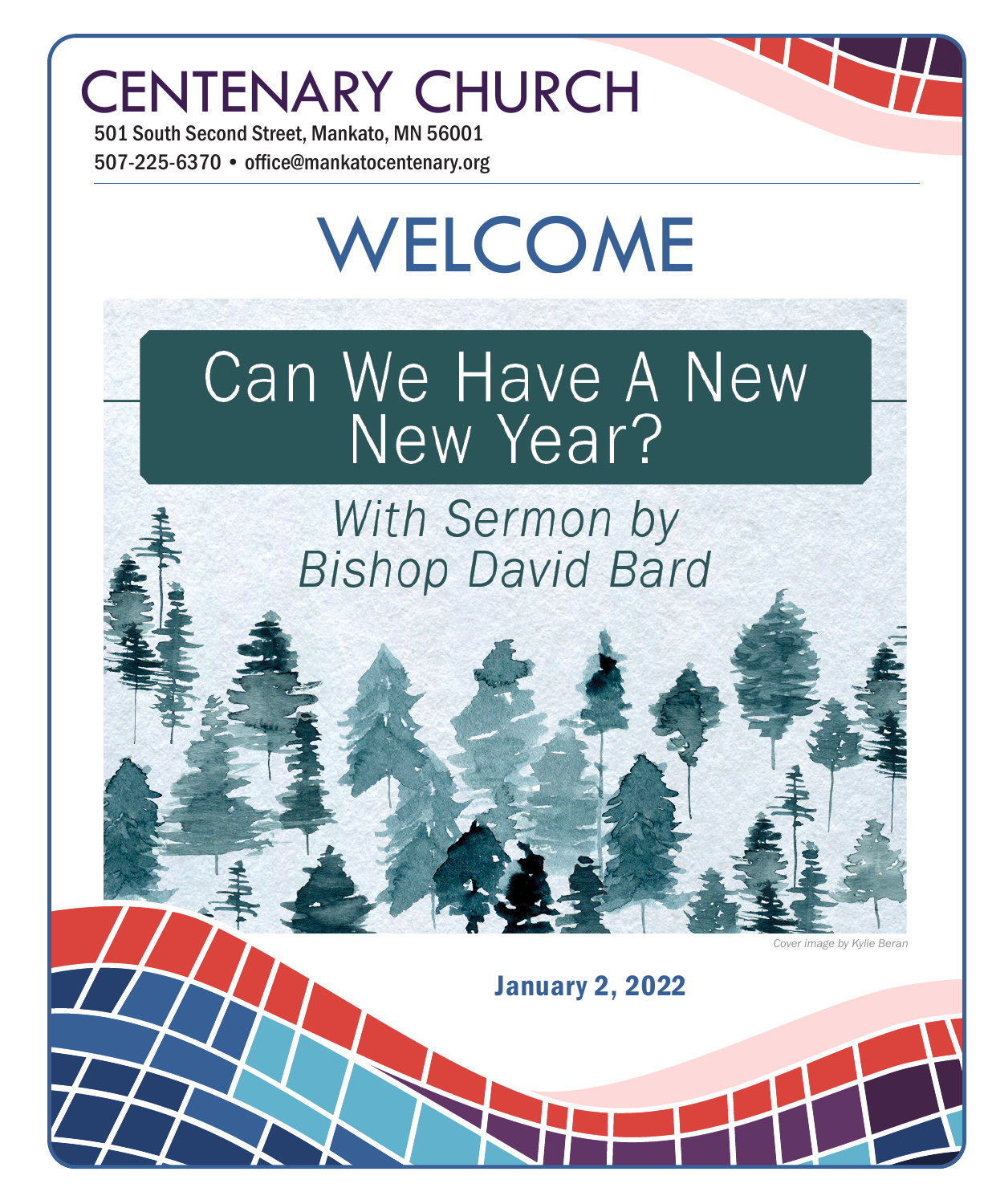## Everyone Is Welcome

We are glad that you are here and invite you to fill out the Connect Card that is in your bulletin. Please note the prayer requests and connections opportunities on the back of the card. Completed Connect Cards may be placed in the offering plate as you leave today.

Join us for coffee and donuts after the service.

Centenary United Methodist Church is a member of the Reconciling Ministries Network. Centenary has made a commitment to intersectional LGBTQ justice, and affirms that everyone is beloved and celebrated in our ministry.

### Announcements

#### Wednesday, January 5th Schedule

noon Centering Prayer 5:30 pm Zoom Social Hour 6:30 pm Handbell Rehearsal 6:30 pm Adult Class 7:00 pm Youth Group

#### Sunday Morning Opportunities We

are always looking for welcoming people to assist us in greeting, gathering, and guiding. Interested in helping? Contacts: Greeters: Brenda Allen, brendajeanallen@gmail.com Ushers: Brian Frederick, bjfrederick65@gmail.com Coffee & Donuts: Carla Frederick, carlafred925@gmail.com

**Holy Grounds Volunteers** We invite you to join this rewarding mission by volunteering at Holy Grounds. Shifts are available Monday-Saturday from 8:30–10:00 a.m. New volunteers may simply contact the Holy Grounds team at holygrounds@mankatocentenary.org. Experienced volunteers may choose their shift directly by going to the Holy Grounds Breakfast Ministry page on Signup Genius. Find the link at www.mankatocentenary.org/holy-grounds.

#### Adult Class with Pastor Michelle

Join Pastor Michelle and others on Wednesday nights at 6:30 p.m. via zoom for a class called "Embodied: Scriptural and Theological Perspectives on the Bodies of Humans and of the Earth." Sign up by contacting Pastor Michelle at Michelle@MankatoCentenary.org or Join the Zoom Meeting at https://us02web.zoom.us/j/85914353655 Meeting ID: 859 1435 3655 Or call: (312) 626-6799, 85914353655#

**Zoom Social Hour January 5th at 5:30** p.m. Are you missing social contact with friends from church? Two Wednesdays per month we will gather via Zoom and visit with others from Centenary. Some people tried this format after worship when we were all worshiping virtually and we found it fed our souls. Please join us via Zoom on the first and third Wednesdays of each month at 5:30 p.m. Questions please call: Carla Frederick 507-381-4159 or email at carlafred925@gmail.com Join the Zoom Meeting at https://us02web.zoom.us/j/83468708127 Meeting ID: 834 6870 8127 Or call (312) 626-6799, 83468708127#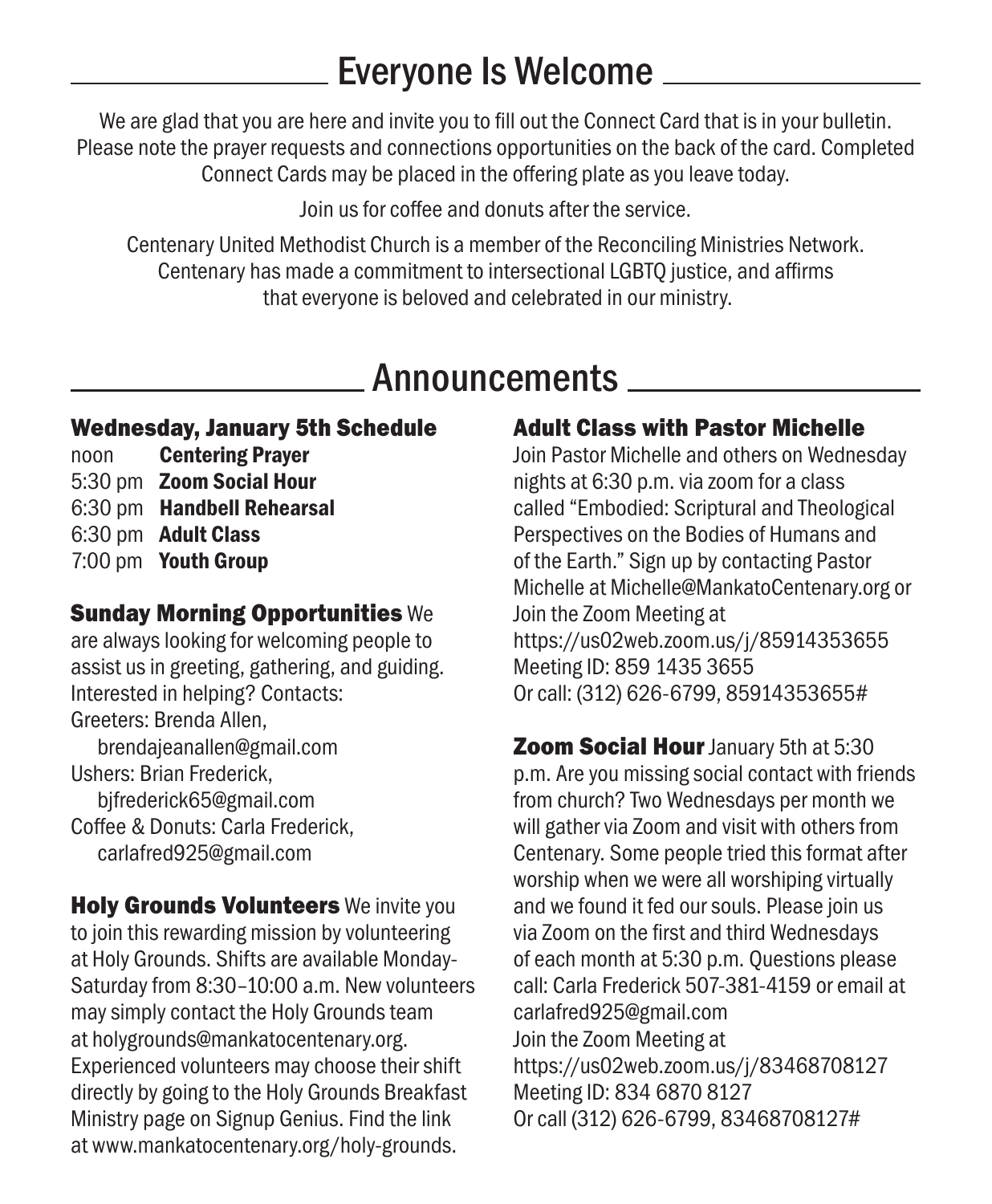## Order of Service

*Ask an usher for assistance with hearing devices and large print bulletins. Hymns no. 57-734 are in the red hymnal, 2000s in the black, and 3000s in the green.*

| <b>Prelude</b>                     |                   | <b>Kristy Gilberts</b> |
|------------------------------------|-------------------|------------------------|
| <b>Welcome &amp; Announcements</b> |                   |                        |
| <b>Opening Song</b>                | I Saw Three Ships | arr. Coyle             |
| <b>Prayers of the People</b>       |                   |                        |
| <b>Children's Time</b>             |                   |                        |
| Hymn #254 verses 1, 2, & 5         | We Three Kings    | words & music: Hopkins |

#### Lord's Prayer

Our Father, who art in heaven, hallowed be thy name. Thy kingdom come, thy will be done, on earth as it is in heaven. Give us this day our daily bread. And forgive us our trespasses, as we forgive those who trespass against us. And lead us not into temptation, but deliver us from evil. For thine is the kingdom, and the power, and the glory forever. Amen.

#### Unison Prayer of Blessing

O Creator of light and darkness, in these days of darkness we long for light. The hours of light are so brief; some days we wonder what sunlight feels like. We know the darkness is just for a season, yet the loss of light makes us uneasy. It reminds us, as well, of all we are worried about as the pandemic continues to shift and change our lives. Forgive us for our despair, God of day and night, and sustain us with hope and the promise of your light which comes to us in the daily growing sunlight but also in the stories of your light that shines in the darkness, a light that cannot be put out. Amen.

| <b>Holy Communion</b>                  |                                                                 |                                             |
|----------------------------------------|-----------------------------------------------------------------|---------------------------------------------|
| <b>Message</b>                         | <b>Can We Have A New New Year?</b>                              | <b>Bishop David Bard</b>                    |
| <b>A Reading From Jeremiah 31:7-14</b> |                                                                 |                                             |
| <b>Special Music</b>                   | Shine On Us                                                     | by Michael W. Smith and<br>Deborah D. Smith |
|                                        | offices in the darkitess, a light that cannot be put out. Amen. |                                             |